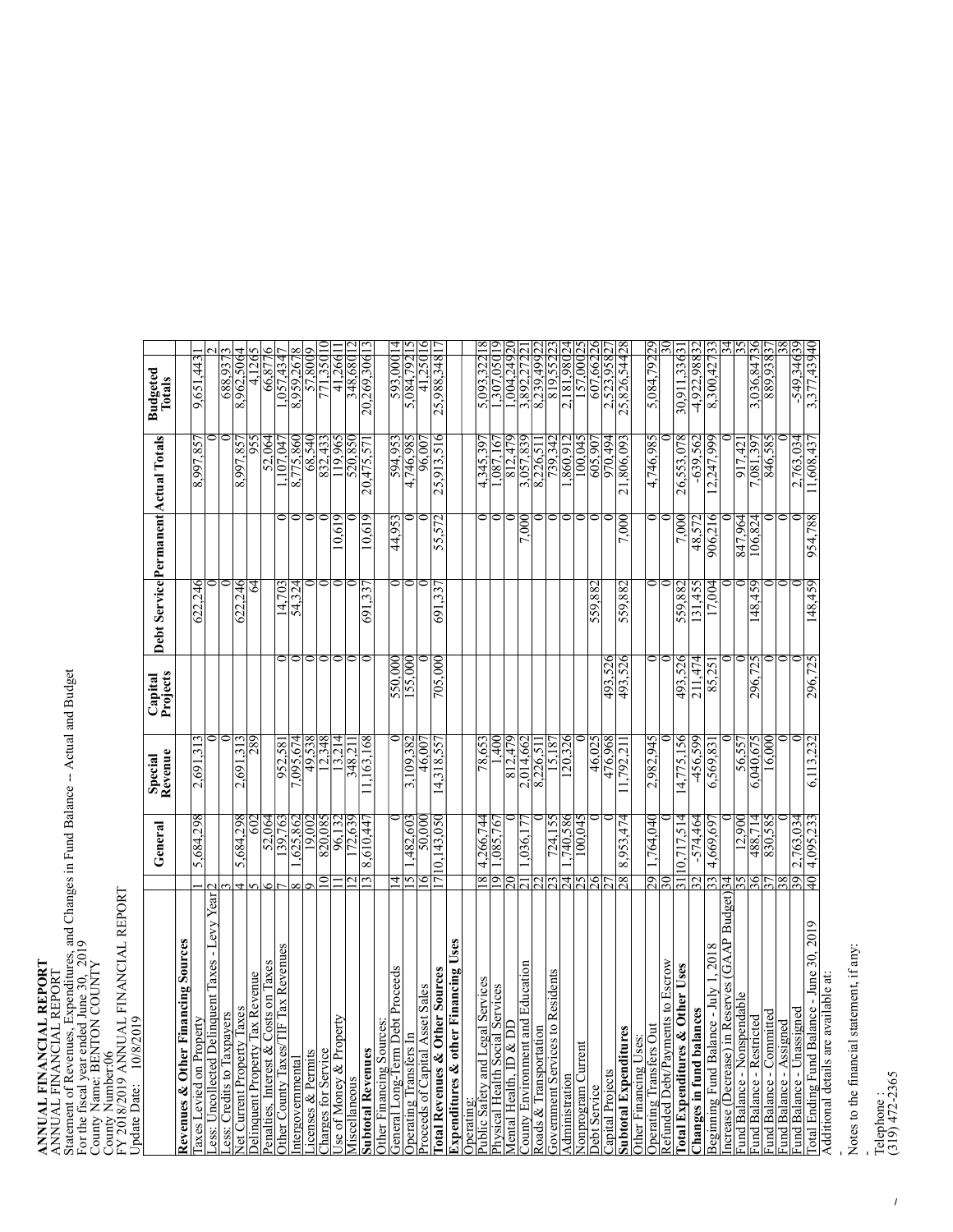## **ANNUAL FINANCIAL REPORT** County Name:BENTON COUNTY<br>County Number: 06<br>County Number: 06 ANNUAL FINANCIAL REPORT<br>County Name:BENTON COUNTY<br>County Number: 06<br>FY 2018/2019 ANNUAL FINANCIAL REPORT<br>Update Date:10/8/2019 FY 2018/2019 ANNUAL FINANCIAL REPORT<br>Update Date:10/8/2019

| Update Date:10/8/2019                                                          |            |                       |                                  |                     |         |         |                                      |
|--------------------------------------------------------------------------------|------------|-----------------------|----------------------------------|---------------------|---------|---------|--------------------------------------|
| Reporting Accounting Basis: CASH                                               |            | General               | Special<br>Revenue               | Projects<br>Capital |         |         | Debt Service Permanent Actual Totals |
| Revenues & Other Financing Sources                                             |            |                       |                                  |                     |         |         |                                      |
| Taxes Levied on Property                                                       |            | 5,684,298             | 2,691,313                        |                     | 622,246 |         | 8,997,85                             |
| ess: Uncollected Delinquent Taxes - Levy Year                                  |            |                       |                                  |                     |         |         |                                      |
| ess: Credits to Taxpayers                                                      |            |                       |                                  |                     |         |         |                                      |
| Net Current Property Taxes                                                     | 4          | 5,684,298             | 2,691,313                        |                     | 622.246 |         | 8,997,857                            |
| Penalties, Interest & Costs on Taxes<br><b>Delinquent Property Tax Revenue</b> | r          | 52,064<br>30          | 289                              |                     | 3       |         | 52.064<br>955                        |
| Other County Taxes/TIF Tax Revenues                                            | ٥          | 139,763               | 952,58                           |                     | 14.703  |         | ,107,047                             |
| Intergovernmental                                                              | ∞          | ,625,862              | .095,674                         |                     | 54,324  |         | 8,775,860                            |
| icenses & Permits                                                              |            | 19.002                | 49,538                           |                     |         |         | 68,5409                              |
| Charges for Service                                                            | ∍          | 820,085               | 12,348                           |                     |         |         | 832,433                              |
| se of Money & Property                                                         |            | 96,132                | 13.214                           |                     |         | 10.619  | 119.965                              |
| Miscellaneous                                                                  |            | 72,639                | 348.21                           |                     |         |         | 520,850                              |
| <b>Subtotal Revenues</b>                                                       | 3          | 8,610,447             | 1.163.168                        |                     | 691,33  | 10,619  | 20,475,571                           |
| Other Financing Sources:                                                       |            |                       |                                  |                     |         |         |                                      |
| General Long-Term Debt Proceeds                                                | 4          |                       |                                  | 550,000             |         | 44,953  | 594,953 14                           |
| Operating Transfers In                                                         | 15         | ,482,603              | 3,109,382                        | 155,000             |         |         | 5<br>4,746,985 <sup>1</sup>          |
| Proceeds of Capital Asset Sales                                                | ୍          | 50.000                | 46,007                           |                     |         |         | 0<br>96,007                          |
| Total Revenues & Other Sources                                                 | 17         | 10,143,050            | 14,318,557                       | 705,000             | 691,337 | 55,572  | 25,913,516 <sup>1</sup>              |
| Expenditures & other Financing Uses                                            |            |                       |                                  |                     |         |         |                                      |
| Operating:                                                                     |            |                       |                                  |                     |         |         |                                      |
| Public Safety and Legal Services                                               | $^{\circ}$ | 4,266,744             | 78,653                           |                     |         |         | 4.345.397                            |
| Physical Health Social Services                                                | 9          | .085,767              | ή                                |                     |         |         | .087.167                             |
| Mental Health, ID & DD                                                         | 20         |                       | 812.479                          |                     |         |         | 812,47920                            |
| County Environment and Education                                               |            | $\frac{1}{0.036,177}$ | 2.014,662                        |                     |         | 7.000   | 3,057,839                            |
| Roads & Transportation                                                         |            |                       | 8,226,51                         |                     |         |         | 8,226,511                            |
| Government Services to Residents                                               |            | 724,155               | $\frac{1}{2}$<br>$\overline{51}$ |                     |         |         | 739.342                              |
| Administration                                                                 | र्द        | ,740.586              | $\overline{120,326}$             |                     |         |         | .860,912                             |
| Nonprogram Current                                                             | 2S         | $5*0.00$              |                                  |                     |         |         | 100.045                              |
| Debt Service                                                                   | 26         |                       | 46.025                           |                     | 559,882 |         | 605,907                              |
| Capital Projects                                                               |            |                       | 476.968                          | 493.526             |         |         | 970,494                              |
| Subtotal Expenditures                                                          | 87         | 8,953,474             | .792.21                          | 493,526             | 559,882 | 7,000   | 21,806,093                           |
| Other Financing Uses:                                                          |            |                       |                                  |                     |         |         |                                      |
| Operating Transfers Out                                                        | 29         | ,764,040              | 2,982,945                        |                     |         |         | 4,746,98529                          |
| Refunded Debt/Payments to Escrow                                               | 30         |                       |                                  |                     |         |         | 30                                   |
| Total Expenditures & Other Uses                                                | 51         | 10.717.514            | 14.775.156                       | 493,526             | 559,882 | 7.000   | 26,553,0783                          |
| Changes in fund balances                                                       | 32         | $-574,464$            | $-456,599$                       | 211,474             | 31,455  | 48,577  | $-639,562$                           |
| 2018<br>Beginning Fund Balance - July 1,                                       | 33         | 4,669,697             | 6,569,831                        | 85.251              | 17,004  | 906,216 | 12,247,99933                         |
| ncrease (Decrease) in Reserves                                                 | 34         |                       |                                  |                     |         |         |                                      |
| Fund Balance - Nonspendable                                                    | ∽          | 12,900                | 56,557                           |                     |         | 847,964 | 917,421                              |
| Fund Balance - Restricted                                                      | 36         | 488,714               | 6.040.675                        | 296,725             | 148,459 | 106,824 | 7.081.397                            |
| Fund Balance - Committed                                                       |            | 830,585               | 16.000                           |                     |         |         | 846,585                              |
| Fund Balance - Assigned                                                        |            |                       |                                  |                     |         |         |                                      |
| Fund Balance - Unassigned                                                      | 39         | 50.697.763            |                                  |                     |         |         | 2.763.03439                          |
| Total Ending Fund Balance - June 30, 2019                                      | 40         | 4.095.233             | 6.113.232                        | 296.725             | 148.459 | 954,788 | 11,608,43740                         |
|                                                                                |            |                       |                                  |                     |         |         |                                      |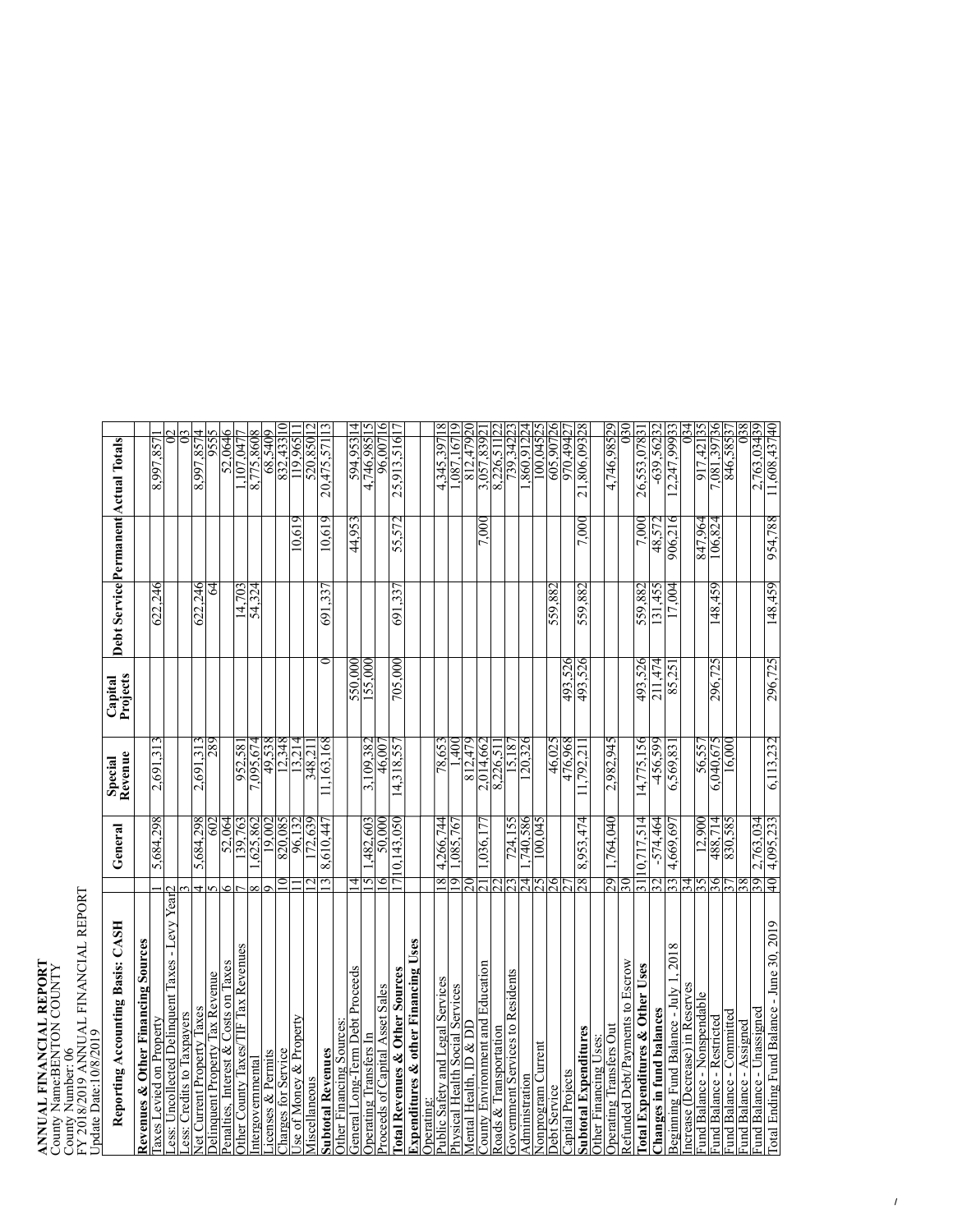| REVENUES DETAIL | County Name:BENTON COUNTY<br>County Number: 06 | FY 2018/2019 ANNUAL FINANCIAL REPORT<br>Update Date:10/8/2019 |  |
|-----------------|------------------------------------------------|---------------------------------------------------------------|--|
|                 |                                                |                                                               |  |

| Update Date:10/8/2019                        |                          |                   |                         |                  |                                                                             |           |                    |              |                         |                     |                               |                               |
|----------------------------------------------|--------------------------|-------------------|-------------------------|------------------|-----------------------------------------------------------------------------|-----------|--------------------|--------------|-------------------------|---------------------|-------------------------------|-------------------------------|
| Reporting Accounting Basis: CASH             |                          | General<br>Basic  | Supplemental<br>General | General<br>Other | <b>County MHDS Rural Services Rural Services</b><br>Fund Basic Supplemental |           | Secondary<br>Roads | <b>Other</b> | All Capital<br>Projects | All Debt<br>Service | All Permanent<br><b>Funds</b> | Actual<br>2018/2019           |
| axes levied on Property                      |                          | 4,636,84          | .047.45                 |                  | 153                                                                         | 2,520,16  |                    |              |                         | 246<br>622.         |                               | 8.997.85                      |
| ess: Uncoll. Del. Taxes Levy Year.           |                          |                   |                         |                  |                                                                             |           |                    |              |                         |                     |                               |                               |
| ess: Credits to Taxpayers                    |                          |                   |                         |                  |                                                                             |           |                    |              |                         |                     |                               |                               |
| 000 Net Current Property Taxes               |                          | 4,636,847         | .047.45                 |                  | 153<br>Ξ                                                                    | 2,520,160 |                    |              |                         | 622,24              |                               | 8,997,857                     |
| Deling. Property Tax Revenue                 |                          | ą,                |                         |                  |                                                                             | 27        |                    |              |                         | 3                   |                               | 955                           |
| IXX Penalties, Int, & Costs on Taxes         |                          | 52,064            |                         |                  |                                                                             |           |                    |              |                         |                     |                               | 52,0646                       |
| Other County Taxes:                          |                          |                   |                         |                  |                                                                             |           |                    |              |                         |                     |                               |                               |
| 2XX Other County Taxes                       |                          | 5,569             | .163                    |                  | 90                                                                          | 2.873     |                    |              |                         | 673                 |                               | 10.468                        |
| Voter Approved Local Option Taxes            |                          |                   |                         |                  |                                                                             |           |                    | 872.346      |                         |                     |                               | 872,346                       |
| <b>4XX Gambling Taxes</b>                    |                          |                   |                         |                  |                                                                             |           |                    |              |                         |                     |                               |                               |
| <b>5XX TIF Tax Revenues</b>                  | $\overline{\phantom{0}}$ |                   | 382                     |                  |                                                                             |           |                    |              |                         |                     |                               | $\equiv$<br>382               |
| 6XX Utility Tax Replacement Excise Taxes     |                          | 107,390           | 24,259                  |                  | 3,964                                                                       | 73.208    |                    |              |                         | 14.030              |                               | 222,85                        |
| 7XX Taxes Collected for Other<br>Governments | ПB                       |                   |                         |                  |                                                                             |           |                    |              |                         |                     |                               | Q11B                          |
| subtotal                                     | $\mathcal{C}$            | 112.959           | 26,804                  |                  | 154<br>$\vec{ }$                                                            | 76.081    |                    | 872.346      |                         | 14,703              |                               | 107.047                       |
| ntergovernmental Revenue:                    |                          |                   |                         |                  |                                                                             |           |                    |              |                         |                     |                               |                               |
| OXX State Shared Revenues                    | 3                        |                   |                         |                  |                                                                             |           | 4.739.61           |              |                         |                     |                               | Ľ<br>4.739,611                |
| IX State Replacements Against Levied<br>axes | $\overline{4}$           | 353,600           | 79,877                  |                  | 13,052                                                                      | 155,418   |                    |              |                         | 47,792              |                               | 649,73914                     |
| 2XX Other State Tax Replacements             | 5                        | 49,439            | .168                    |                  | 33                                                                          | 8.784     |                    |              |                         | 6,497               |                               | η<br>.708                     |
| 3XX, 24XX State\Federal Pass-Thru            | $\geq$                   | 131,835           |                         |                  |                                                                             |           | 27,800             | .293,07      |                         |                     |                               | 1,452,712 <sup>16</sup>       |
| Revenues                                     |                          |                   |                         |                  |                                                                             |           |                    |              |                         |                     |                               |                               |
| <b>5XX Contributions from Other</b>          |                          |                   |                         |                  |                                                                             |           |                    |              |                         |                     |                               |                               |
| ntergovernmental Units                       |                          | 788,88            |                         |                  | 30.47                                                                       |           |                    | 19,220       |                         |                     |                               | 938,654                       |
| 26XX, 27XX State Grants and Entitlements     | ∞                        | 210,680           |                         |                  |                                                                             |           | 694,81             | 1.261        |                         |                     |                               | ∝<br>916,752                  |
| 8XX Federal Grants and Entitlements          | Φ                        |                   |                         |                  |                                                                             |           |                    |              |                         |                     |                               | σ                             |
| 9XX Payments in Lieu of Taxes                |                          | ξŔ                | 69                      |                  |                                                                             | 25        |                    |              |                         | ₹                   |                               | ິ<br>684                      |
| Subtota                                      |                          | 34,748            | 5                       |                  | 45.36                                                                       | 64,459    | 5,462,296          | ,323,558     |                         | 54.324              |                               | 8.775.860                     |
| Licenses & Permits<br>XXX                    |                          | 19.002            |                         |                  |                                                                             |           | 49,538             |              |                         |                     |                               | 68.540                        |
| 4XXX, 5XXX Charges for Service               |                          | 819.979           | 106                     |                  |                                                                             | 500       |                    | 4,848        |                         |                     |                               | 832,433                       |
| Jse of Money & Property<br><b>SXXX</b>       | 24                       | 95,528<br>172,639 | 604                     |                  |                                                                             |           |                    | 13,214       |                         |                     | 10,61                         | 119,96524<br>520,85025        |
| 8XXX Miscellaneous                           | 25                       |                   |                         |                  | ন                                                                           |           | 348.09             |              |                         |                     |                               |                               |
| otal Revenues                                | 26                       | 7,444.25'         | 166,190                 |                  | 320,806                                                                     | 2.768,47  | 5,859,9252.213,966 |              |                         | 691,33              | 10,619                        | $\overline{26}$<br>20,475,571 |
| Other Financing Sources:                     |                          |                   |                         |                  |                                                                             |           |                    |              |                         |                     |                               |                               |
| <b>Operating Transfers In:</b>               |                          |                   |                         |                  |                                                                             |           |                    |              |                         |                     |                               |                               |
| 9000 From General Basic                      |                          |                   | ,400,000                |                  |                                                                             |           | 2.001.796          |              | 55.000                  |                     |                               | 3.556.796                     |
| 9020 From Rural Services Basic               | 28                       |                   |                         |                  |                                                                             |           | 597,586            |              |                         |                     |                               | 28<br>597,586                 |
| 90XX From Other Budgetary Funds              | 29                       | 82,603<br>82,603  |                         |                  |                                                                             | 255,00    | 255.00             |              |                         |                     |                               | ă<br>592,603                  |
| Subtotal                                     | $\tilde{30}$             |                   | $,400,\overline{000}$   |                  |                                                                             | 255,00    | 2,854,382          |              | 155.000                 |                     |                               | 4,746,98550                   |
| 91XX Proceeds\Gen Long-term Debt             |                          |                   |                         |                  |                                                                             |           |                    |              | 550.000                 |                     | 44,953                        | 594,953                       |
| 92xx Proceeds\Capital Asset Sales            |                          | 50,000            |                         |                  |                                                                             |           | 46,007             |              |                         |                     |                               | 96.007                        |
| otal Revenues and Other Sources              | 33                       | 7,576,860         | 2,566,190               |                  | 320,806                                                                     | 3,023,47  | 8.760.314          | 2.213.966    | 705,000                 | 691.33              | 55,572                        | 25,913,51683                  |
| Beginning Fund Balance - July 1, 2018        | 34                       | 4,149,805         | 516,807                 | 3,085            | 2,191,903                                                                   | 318,935   | 3,036,528          | ,022,465     | 85,251                  | 17,004              | 906,21                        | 12,247,99934                  |
| <b>Total Resources</b>                       | 35                       | 11,726,665        | 3,082,997               | 3,085            | 2,512,709                                                                   | 3,342,406 | .796.8423.236.43   |              | 790.25                  | 708.34              | 961,788                       | 38,161,51585                  |
|                                              |                          |                   |                         |                  |                                                                             |           |                    |              |                         |                     |                               |                               |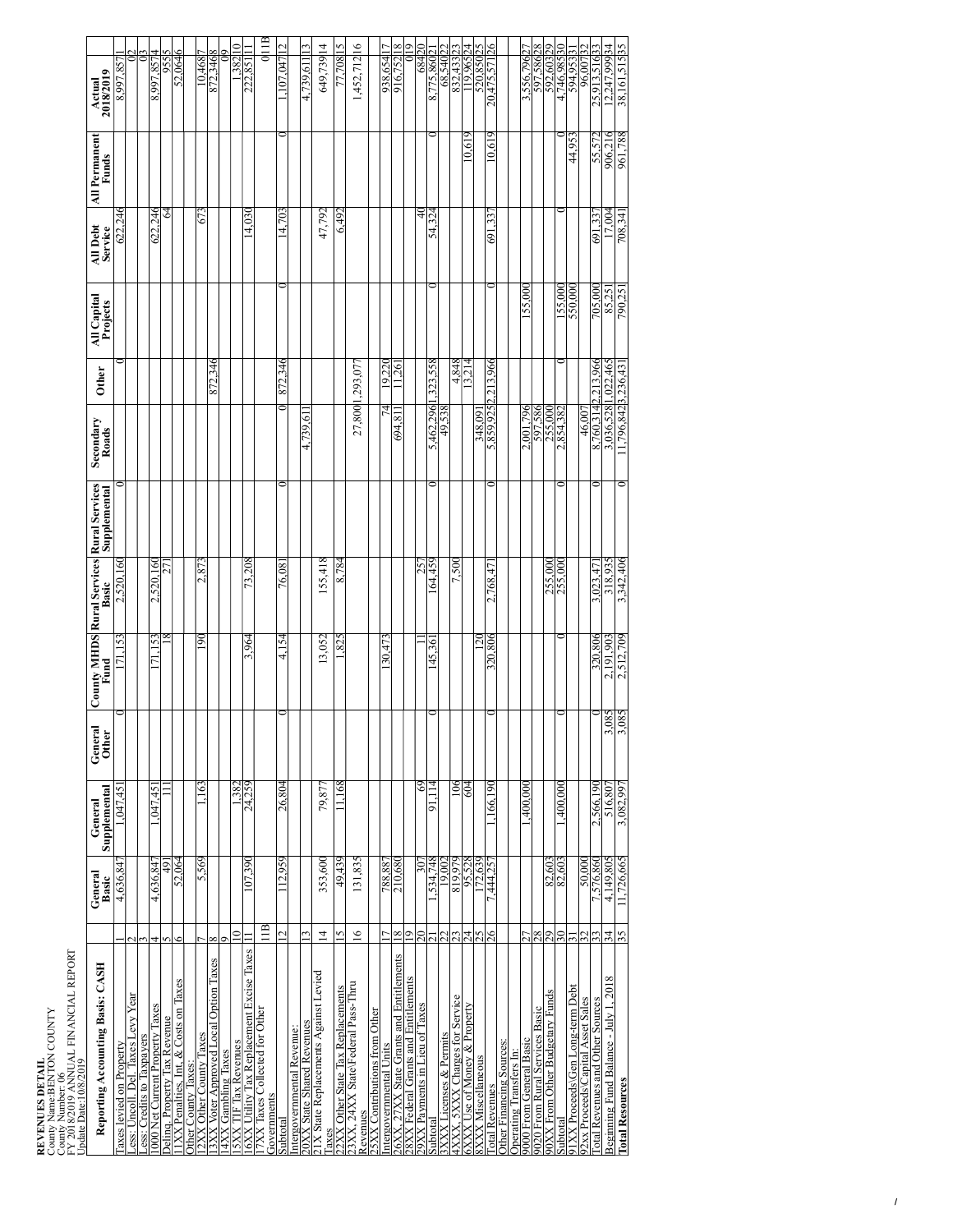| <b>SERVICE AREA 1</b> | County Name:BENTON COUNTY | County Number: 06<br>FY 2018/2019 ANNUAL FINANCIAL REPORT | Update Date: 10/8/2019 |  |
|-----------------------|---------------------------|-----------------------------------------------------------|------------------------|--|
|                       |                           |                                                           |                        |  |

| Reporting Accounting Basis: CASH                               | General Basic<br><b>GENERAL</b><br><b>FUNDS</b> | lemental<br><b>GENERAL</b><br>FUNDS<br>General<br>Suppl | General Other<br><b>GENERAL</b><br><b>FUNDS</b> | <b>FUNDS County</b><br><b>MHDS</b> Fund<br><b>SPECIAL</b><br>REVENUE | Services Basic<br><b>FUNDS Rura</b><br><b>SPECIAL</b><br>REVENUE | Supplemental<br><b>FUNDS Rura</b><br><b>REVENUE</b><br><b>SPECIAL</b><br>Services | REVENUE<br>Secondary<br><b>SPECIAL</b><br><b>FUNDS</b><br>Roads | <b>FUNDS Other</b><br><b>REVENUE</b><br><b>SPECIAL</b> | <b>All Permanent</b><br>Funds | 2018/2019<br><b>FOTALS</b><br>Actual |
|----------------------------------------------------------------|-------------------------------------------------|---------------------------------------------------------|-------------------------------------------------|----------------------------------------------------------------------|------------------------------------------------------------------|-----------------------------------------------------------------------------------|-----------------------------------------------------------------|--------------------------------------------------------|-------------------------------|--------------------------------------|
| aw Enforcement Program                                         |                                                 |                                                         |                                                 |                                                                      |                                                                  |                                                                                   |                                                                 |                                                        |                               |                                      |
| 000 - Uniformed Patrol Services                                | 757.535                                         | 261,153                                                 |                                                 |                                                                      |                                                                  |                                                                                   |                                                                 | 34.144                                                 |                               | 832<br>.052                          |
| 010 - Investigations                                           | 98.012                                          | 34,667                                                  |                                                 |                                                                      |                                                                  |                                                                                   |                                                                 |                                                        |                               | 679<br>32.                           |
| 020 - Unified Law Enforcement                                  |                                                 |                                                         |                                                 |                                                                      |                                                                  |                                                                                   |                                                                 |                                                        |                               |                                      |
| 030 - Contract Law Enforcement                                 |                                                 |                                                         |                                                 |                                                                      |                                                                  |                                                                                   |                                                                 |                                                        |                               |                                      |
| 040 - Law Enforcement Communications                           | 439.312                                         | 76,959                                                  |                                                 |                                                                      |                                                                  |                                                                                   |                                                                 |                                                        |                               | 616,27                               |
| 050 - Adult Correctional Services                              | 865.720<br>c                                    | 206.965                                                 |                                                 |                                                                      |                                                                  |                                                                                   |                                                                 |                                                        |                               | 072.685                              |
| 060 - Administration                                           | 341.607                                         | 106.21                                                  |                                                 |                                                                      |                                                                  |                                                                                   |                                                                 |                                                        |                               | 447,818                              |
| Subtotal                                                       | 2,502,186<br>$\propto$                          | 785.95                                                  |                                                 |                                                                      |                                                                  |                                                                                   |                                                                 | 144<br>34.]                                            |                               | 322.285                              |
| egal Services Program                                          |                                                 |                                                         |                                                 |                                                                      |                                                                  |                                                                                   |                                                                 |                                                        |                               |                                      |
| 100 - Criminal Prosecution                                     | 465,368<br>c                                    | 187,86                                                  |                                                 |                                                                      |                                                                  |                                                                                   |                                                                 | 22,02                                                  |                               | 675,254                              |
| 10 - Medical Examiner                                          | 56,756                                          |                                                         |                                                 |                                                                      |                                                                  |                                                                                   |                                                                 |                                                        |                               | 56,756                               |
| 20 - Child Support Recovery                                    |                                                 |                                                         |                                                 |                                                                      |                                                                  |                                                                                   |                                                                 |                                                        |                               |                                      |
| Subtotal                                                       | 522,124<br>Ŋ                                    | 187,860                                                 |                                                 |                                                                      |                                                                  |                                                                                   |                                                                 | 22,026                                                 |                               | 732,010                              |
| <b>Imergency Services</b>                                      |                                                 |                                                         |                                                 |                                                                      |                                                                  |                                                                                   |                                                                 |                                                        |                               |                                      |
| 200 - Ambulance Services                                       |                                                 |                                                         |                                                 |                                                                      |                                                                  |                                                                                   |                                                                 |                                                        |                               |                                      |
| 210 - Emergency Management                                     | 4                                               | 49.31                                                   |                                                 |                                                                      |                                                                  |                                                                                   |                                                                 |                                                        |                               | 4<br>49.31                           |
| 220 - Fire Protection & Rescue Srvcs                           | n                                               |                                                         |                                                 |                                                                      |                                                                  |                                                                                   |                                                                 | 22.483                                                 |                               | 22,483                               |
| 230 - E911 Service Board                                       | 6                                               |                                                         |                                                 |                                                                      |                                                                  |                                                                                   |                                                                 |                                                        |                               |                                      |
| Subtotal                                                       |                                                 | 49.31                                                   |                                                 |                                                                      |                                                                  |                                                                                   |                                                                 | ∛.<br>22,                                              |                               | 796                                  |
| <b>Assistance to Distrct Court System Program</b>              |                                                 |                                                         |                                                 |                                                                      |                                                                  |                                                                                   |                                                                 |                                                        |                               |                                      |
| 400 - Physical Operations                                      | ∞                                               | .836                                                    |                                                 |                                                                      |                                                                  |                                                                                   |                                                                 |                                                        |                               | x<br>1,836                           |
| 410 - Research & Other Assistance                              | ᢦ                                               | 6,050                                                   |                                                 |                                                                      |                                                                  |                                                                                   |                                                                 |                                                        |                               | 6.050                                |
| 420 - Bailiff Services                                         | ನ                                               | .75.91                                                  |                                                 |                                                                      |                                                                  |                                                                                   |                                                                 |                                                        |                               | 75.91                                |
| Subtotal                                                       |                                                 | 183,799                                                 |                                                 |                                                                      |                                                                  |                                                                                   |                                                                 |                                                        |                               | 83.799                               |
| <b>Jourt Proceedings program</b>                               |                                                 |                                                         |                                                 |                                                                      |                                                                  |                                                                                   |                                                                 |                                                        |                               |                                      |
| 500 - Juries & Witnesses                                       |                                                 | $.86^{0.0}$                                             |                                                 |                                                                      |                                                                  |                                                                                   |                                                                 |                                                        |                               | 0.98722                              |
| $510 - (Research)$                                             | IJ                                              |                                                         |                                                 |                                                                      |                                                                  |                                                                                   |                                                                 |                                                        |                               |                                      |
| 520 - Detention Services                                       | 24                                              | 2,88                                                    |                                                 |                                                                      |                                                                  |                                                                                   |                                                                 |                                                        |                               | 2.881                                |
| 530 - Court Costs                                              | 25                                              |                                                         |                                                 |                                                                      |                                                                  |                                                                                   |                                                                 |                                                        |                               |                                      |
| 540 - Service of Civil Papers                                  | 26                                              | 122<br>$\overline{C}$                                   |                                                 |                                                                      |                                                                  |                                                                                   |                                                                 |                                                        |                               | 26<br>122                            |
| Subtotal                                                       |                                                 | 5,990                                                   |                                                 |                                                                      |                                                                  |                                                                                   |                                                                 |                                                        |                               | 5.990                                |
| Juvenile Justice Administration Program                        |                                                 |                                                         |                                                 |                                                                      |                                                                  |                                                                                   |                                                                 |                                                        |                               |                                      |
| 600 - Juvenile Victim Restitution                              | 28                                              |                                                         |                                                 |                                                                      |                                                                  |                                                                                   |                                                                 |                                                        |                               | 28                                   |
| 610 - Juvenile Representation Services                         | 29                                              | 9.274                                                   |                                                 |                                                                      |                                                                  |                                                                                   |                                                                 |                                                        |                               | 9.274                                |
| 620 - Court-Appointed Attorneys & Court Costs for Juveniles 30 |                                                 | 10.24                                                   |                                                 |                                                                      |                                                                  |                                                                                   |                                                                 |                                                        |                               | 0,243                                |
| Subtotal                                                       |                                                 | 9.51                                                    |                                                 |                                                                      |                                                                  |                                                                                   |                                                                 |                                                        |                               | 5<br>o                               |
| Total - Public Safety & Legal Services                         | 3,024,310<br>Ζε                                 | .242.434                                                |                                                 |                                                                      |                                                                  |                                                                                   |                                                                 | 78,653                                                 |                               | 4,345,39782                          |
|                                                                |                                                 |                                                         |                                                 |                                                                      |                                                                  |                                                                                   |                                                                 |                                                        |                               |                                      |

**Total - Public Safety & Legal Services** 32 3,024,310 1,242,434 0 0 0 0 0 78,653 0 4,345,39732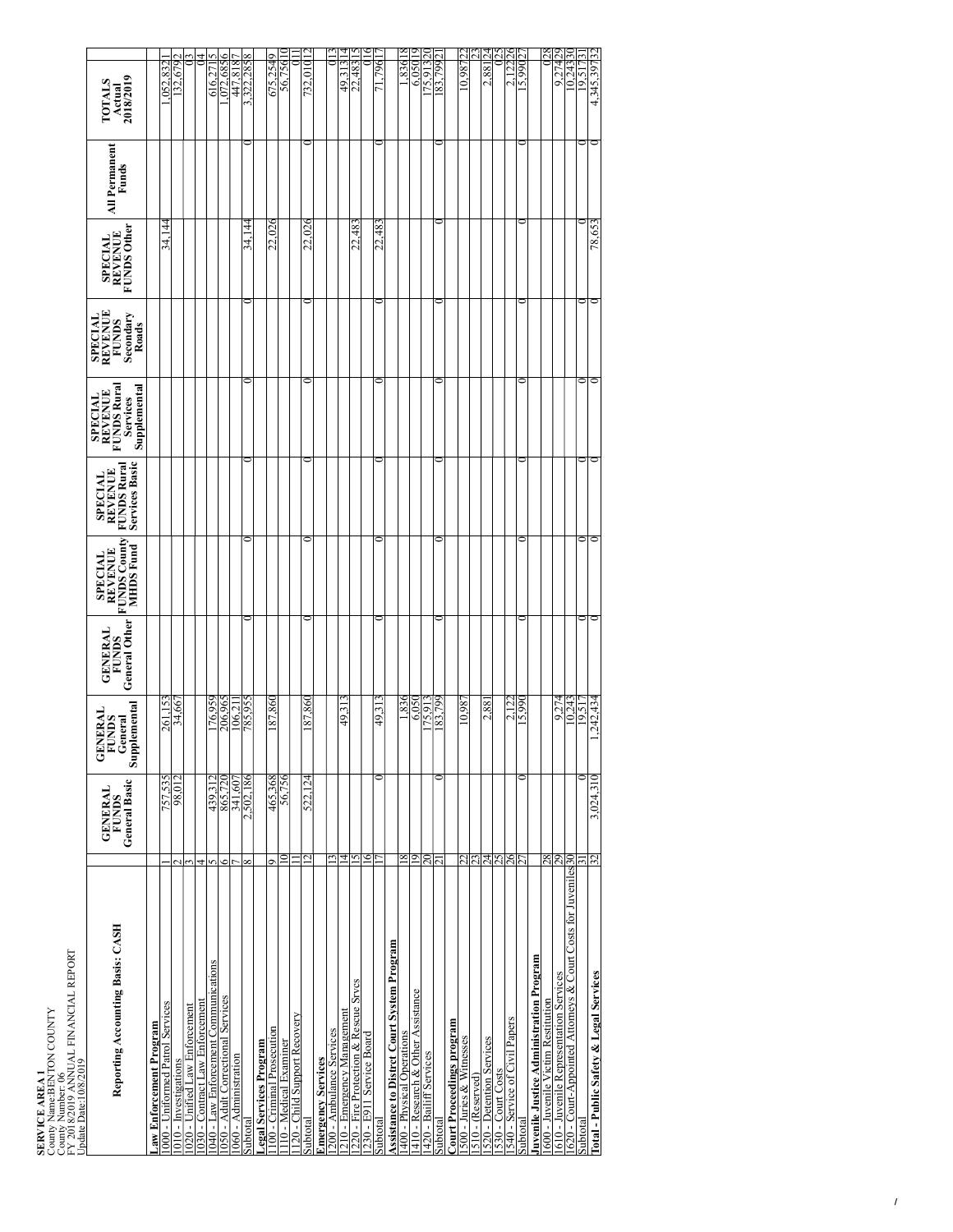**SERVICE AREA 3<br>PHYSICAL HEALT<br>County Name: BEN<br>FY 2018/2019 ANN<br>10/8/2019** PHYSICAL HEALTH AND SOCIAL SERVICES County Name: BENTON COUNTY County Number: 06 FY 2018/2019 ANNUAL FINANCIAL REPORT<br>10/8/2019

| Reporting Accounting Basis: CASH                            | General Basic<br><b>GENERAL</b><br><b>FUNDS</b> | Supplemental<br>NERAI<br><b>GENERAL</b><br>FUNDS<br>General | <b>General Other</b><br><b>GENERAL</b><br><b>FUNDS</b> | <b>FUNDS County</b><br>MHDS Fund<br><b>SPECIAL</b><br>REVENUE | <b>Services Basic</b><br><b>FUNDS Rura</b><br><b>SPECIAL<br/>REVENUE</b> | Supplemental<br><b>FUNDS Rura</b><br><b>SPECIAL</b><br>REVENUE<br><b>Services</b> | SPECIAL<br>REVENUE<br><b>FUNDS</b><br>Secondary<br>Roads | <b>FUNDS Other</b><br><b>REVENUE</b><br><b>SPECIAL</b> | <b>All Permanent</b><br>Funds | TOTALS<br>Actual<br>2018/2019 |
|-------------------------------------------------------------|-------------------------------------------------|-------------------------------------------------------------|--------------------------------------------------------|---------------------------------------------------------------|--------------------------------------------------------------------------|-----------------------------------------------------------------------------------|----------------------------------------------------------|--------------------------------------------------------|-------------------------------|-------------------------------|
| <b>Physical Health Services Program</b>                     |                                                 |                                                             |                                                        |                                                               |                                                                          |                                                                                   |                                                          |                                                        |                               |                               |
| 3000 - Personal & Family Health Services                    | 35,333                                          |                                                             |                                                        |                                                               |                                                                          |                                                                                   |                                                          |                                                        |                               | 35,333                        |
| 3010 - Communicable Disease Prevention                      | 52.996                                          |                                                             |                                                        |                                                               |                                                                          |                                                                                   |                                                          |                                                        |                               | 52.996                        |
|                                                             | 102,789                                         | 28.1                                                        |                                                        |                                                               |                                                                          |                                                                                   |                                                          |                                                        |                               | 30.961                        |
| 3020 - Environmental Health<br>3040 - Health Administration | 4                                               |                                                             |                                                        |                                                               |                                                                          |                                                                                   |                                                          |                                                        |                               |                               |
| 3050 - Support of Hospitals                                 |                                                 |                                                             |                                                        |                                                               |                                                                          |                                                                                   |                                                          |                                                        |                               |                               |
| Subtotal                                                    | Ξ                                               | 28,1                                                        |                                                        |                                                               |                                                                          |                                                                                   |                                                          |                                                        |                               | 219.2906                      |
| Services to Poor Program                                    |                                                 |                                                             |                                                        |                                                               |                                                                          |                                                                                   |                                                          |                                                        |                               |                               |
| 3100 - Administration                                       | 73,480                                          | 5,153                                                       |                                                        |                                                               |                                                                          |                                                                                   |                                                          |                                                        |                               | 78,633                        |
| 10 - General Welfare Services                               | 16,542                                          |                                                             |                                                        |                                                               |                                                                          |                                                                                   |                                                          | $\frac{1}{2}$                                          |                               | 7.942                         |
| 120 - Care in County Care Facility                          |                                                 |                                                             |                                                        |                                                               |                                                                          |                                                                                   |                                                          |                                                        |                               |                               |
| Subtotal                                                    | 90.022                                          | S<br>51                                                     |                                                        |                                                               |                                                                          |                                                                                   |                                                          | $\frac{40}{5}$                                         |                               | 96.5751                       |
| <b>Services to Military Veterans Program</b>                |                                                 |                                                             |                                                        |                                                               |                                                                          |                                                                                   |                                                          |                                                        |                               |                               |
| 3200 - Administration                                       | 50,228                                          | 26,968                                                      |                                                        |                                                               |                                                                          |                                                                                   |                                                          |                                                        |                               | 77.196                        |
| 3210 - General Services to Veterans                         | 18,570<br>$\mathbf 2$                           |                                                             |                                                        |                                                               |                                                                          |                                                                                   |                                                          |                                                        |                               | 18.57                         |
| <b>Subtota</b>                                              | 68.798                                          | 26,968                                                      |                                                        |                                                               |                                                                          |                                                                                   |                                                          |                                                        |                               | 95,766                        |
| Children's & Family Services                                |                                                 |                                                             |                                                        |                                                               |                                                                          |                                                                                   |                                                          |                                                        |                               |                               |
| 300 - Youth Guidance                                        | 4                                               | 22,34                                                       |                                                        |                                                               |                                                                          |                                                                                   |                                                          |                                                        |                               | 22.345                        |
| 310 - Family Protective Services                            | 5                                               |                                                             |                                                        |                                                               |                                                                          |                                                                                   |                                                          |                                                        |                               |                               |
| 3320 - Services for Disabled Children                       | 6                                               |                                                             |                                                        |                                                               |                                                                          |                                                                                   |                                                          |                                                        |                               |                               |
| Subtotal                                                    |                                                 | 22.34                                                       |                                                        |                                                               |                                                                          |                                                                                   |                                                          |                                                        |                               | 22.345                        |
| <b>Services to Other Adults Program</b>                     |                                                 |                                                             |                                                        |                                                               |                                                                          |                                                                                   |                                                          |                                                        |                               |                               |
| 3400 - Services to the Elderly                              | 563,389<br>8                                    | 85,682                                                      |                                                        |                                                               |                                                                          |                                                                                   |                                                          |                                                        |                               | 649.0                         |
| 3410 - Other Social Services                                | q                                               |                                                             |                                                        |                                                               |                                                                          |                                                                                   |                                                          |                                                        |                               |                               |
| 3420 - Soc Serv Business Operations                         | న                                               |                                                             |                                                        |                                                               |                                                                          |                                                                                   |                                                          |                                                        |                               |                               |
| Subtotal                                                    | 563.389                                         | 85,682                                                      |                                                        |                                                               |                                                                          |                                                                                   |                                                          |                                                        |                               | 649,07                        |
| <b>Chemical Dependency Program</b>                          |                                                 |                                                             |                                                        |                                                               |                                                                          |                                                                                   |                                                          |                                                        |                               |                               |
| 3500 - Treatment Services                                   |                                                 | 202                                                         |                                                        |                                                               |                                                                          |                                                                                   |                                                          |                                                        |                               | 202                           |
| 3510 - Preventive Services                                  |                                                 | <u>اہ ڈ</u>                                                 |                                                        |                                                               |                                                                          |                                                                                   |                                                          |                                                        |                               | ಕ                             |
| <b>Subtota</b>                                              | 24                                              | $\tilde{\mathbf{c}}$<br>4                                   |                                                        |                                                               |                                                                          |                                                                                   |                                                          |                                                        |                               |                               |
| <b>Total - Physical Health &amp; Social</b>                 | 913,327<br>25                                   | 172,44                                                      |                                                        |                                                               |                                                                          |                                                                                   |                                                          | $\frac{40}{5}$                                         |                               | .087.16725                    |
|                                                             |                                                 |                                                             |                                                        |                                                               |                                                                          |                                                                                   |                                                          |                                                        |                               |                               |
|                                                             |                                                 |                                                             |                                                        |                                                               |                                                                          |                                                                                   |                                                          |                                                        |                               |                               |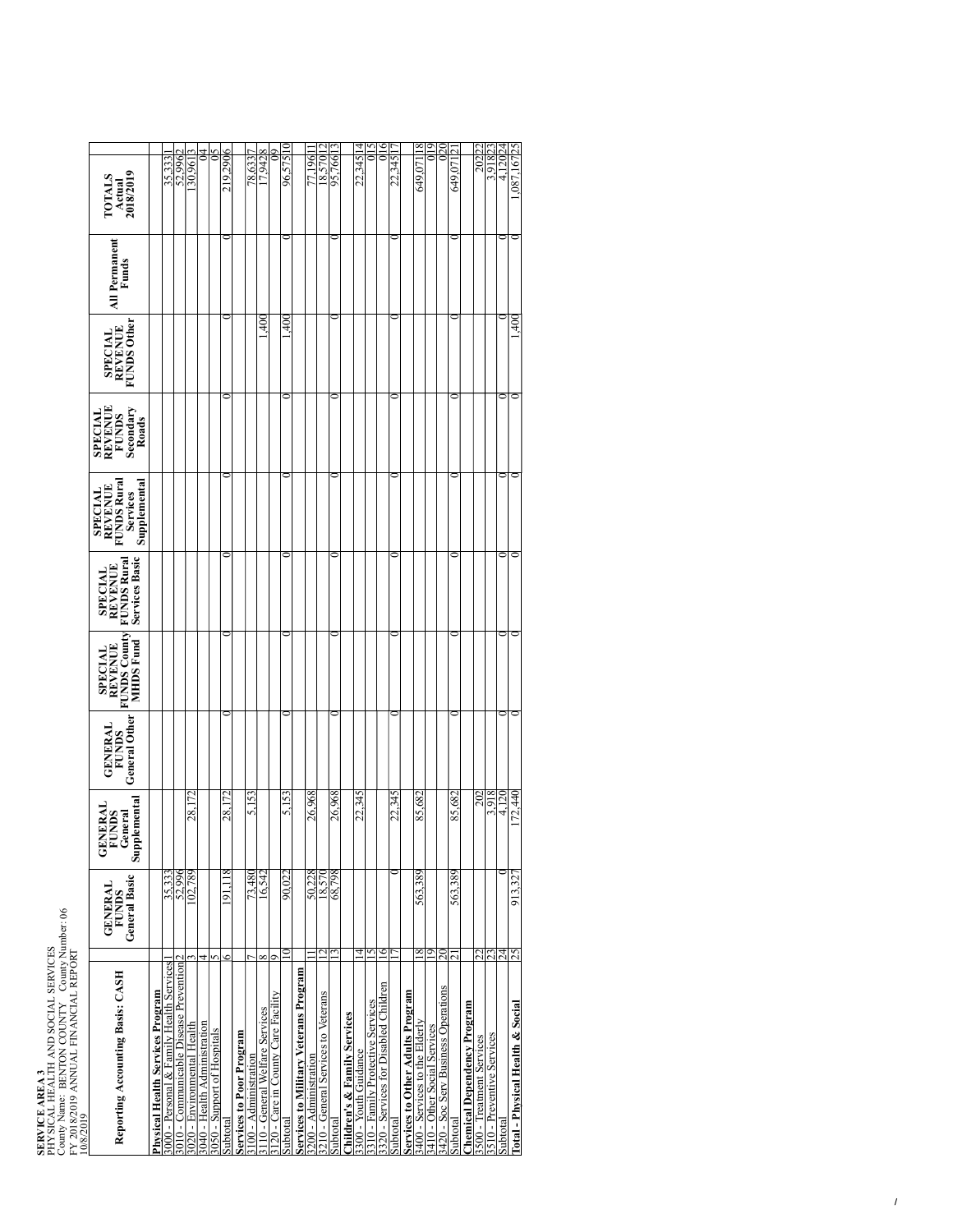**SERVICE AREA<br>MENTAL HEALTH<br>County Name: BEN<br>FY 2018/2019 ANN<br>10/8/2019** MENTAL HEALTH, INTELLECTUAL DISABILITIES & DEVELOPMENTAL DISABILITIES<br>County Name: BENTON COUNTY County Number: 06 County Name: BENTON COUNTY County Number: 06

| FY 2018/2019 ANNUAL FINANCIAL REPORT<br>10/8/2019                  |                                          |                                                          |                                          |                                                                             |                                                                          |                                                                       |                                                              |                                          |                        |                                   |
|--------------------------------------------------------------------|------------------------------------------|----------------------------------------------------------|------------------------------------------|-----------------------------------------------------------------------------|--------------------------------------------------------------------------|-----------------------------------------------------------------------|--------------------------------------------------------------|------------------------------------------|------------------------|-----------------------------------|
| Reporting Accounting Basis: CASH                                   | <b>GENERAL</b><br>FUNDS General<br>Basic | <b>S</b> General<br>Supplemental<br>NERAL<br>exia<br>For | <b>GENERAL</b><br>FUNDS General<br>Other | <b>FUNDS County</b><br><b>MHDS</b> Fund<br><b>REVENUE</b><br><b>SPECIAL</b> | <b>FUNDS Rural</b><br>Services Basic<br><b>REVENUE</b><br><b>SPECIAL</b> | FUNDS Rural<br>Supplemental<br><b>SPECIAL<br/>REVENUE</b><br>Services | <b>REVENUE</b><br>FUNDS Secondary<br><b>SPECIAL</b><br>Roads | <b>FUNDS Other</b><br>SPECIAL<br>REVENUE | All Permanent<br>Funds | <b>TOTALS Actual</b><br>2018/2019 |
| <b>Services to Persons With.</b>                                   |                                          |                                                          |                                          |                                                                             |                                                                          |                                                                       |                                                              |                                          |                        |                                   |
| 40XX - Mental Health Problems/Mental Illness                       |                                          |                                                          |                                          |                                                                             |                                                                          |                                                                       |                                                              |                                          |                        |                                   |
| 400X-Information & Educ. Srvcs                                     |                                          |                                                          |                                          |                                                                             |                                                                          |                                                                       |                                                              |                                          |                        |                                   |
| 402X-Coordination Srvcs                                            |                                          |                                                          |                                          | 97.76                                                                       |                                                                          |                                                                       |                                                              |                                          |                        | 766<br>5                          |
| 403X-Personal & Environ. Sprt                                      |                                          |                                                          |                                          |                                                                             |                                                                          |                                                                       |                                                              |                                          |                        |                                   |
| 404X-Treatment Services                                            | 4                                        |                                                          |                                          |                                                                             |                                                                          |                                                                       |                                                              |                                          |                        |                                   |
| 405X-Vocational & Day Services                                     |                                          |                                                          |                                          |                                                                             |                                                                          |                                                                       |                                                              |                                          |                        |                                   |
| 406X-Lic/Cert. Living Arrangements                                 |                                          |                                                          |                                          |                                                                             |                                                                          |                                                                       |                                                              |                                          |                        |                                   |
| 407X-Inst/Hospital & Commit Srvcs                                  |                                          |                                                          |                                          | É                                                                           |                                                                          |                                                                       |                                                              |                                          |                        |                                   |
| Subtotal                                                           |                                          |                                                          |                                          | 00,529                                                                      |                                                                          |                                                                       |                                                              |                                          |                        | 00,529                            |
| 42XX - Intellectual Dissabilities<br>20X-Information & Educ. Srvcs |                                          |                                                          |                                          |                                                                             |                                                                          |                                                                       |                                                              |                                          |                        |                                   |
| 422X-Coordination Srvcs                                            |                                          |                                                          |                                          | 12,408                                                                      |                                                                          |                                                                       |                                                              |                                          |                        | 12,4081                           |
| 23X-Personal & Environ. Sprt                                       |                                          |                                                          |                                          |                                                                             |                                                                          |                                                                       |                                                              |                                          |                        |                                   |
| 24X-Treatment Services                                             |                                          |                                                          |                                          |                                                                             |                                                                          |                                                                       |                                                              |                                          |                        |                                   |
| 25X-Vocational & Day Services                                      |                                          |                                                          |                                          |                                                                             |                                                                          |                                                                       |                                                              |                                          |                        |                                   |
| 26X-Lic/Cert. Living Arrangements                                  |                                          |                                                          |                                          |                                                                             |                                                                          |                                                                       |                                                              |                                          |                        |                                   |
| 27X-Inst/Hospital & Commit Srvcs                                   |                                          |                                                          |                                          |                                                                             |                                                                          |                                                                       |                                                              |                                          |                        |                                   |
| Subtotal                                                           |                                          |                                                          |                                          | 12,408                                                                      |                                                                          |                                                                       |                                                              |                                          |                        | 12,4081                           |
| 43XX - Other Developmental Disabilities                            |                                          |                                                          |                                          |                                                                             |                                                                          |                                                                       |                                                              |                                          |                        |                                   |
| 30X-Information & Educ. Srvcs                                      |                                          |                                                          |                                          |                                                                             |                                                                          |                                                                       |                                                              |                                          |                        |                                   |
| 2X-Coordination Srvcs                                              |                                          |                                                          |                                          |                                                                             |                                                                          |                                                                       |                                                              |                                          |                        |                                   |
| 33X-Personal & Environ. Sprt                                       |                                          |                                                          |                                          | 6,065                                                                       |                                                                          |                                                                       |                                                              |                                          |                        | 6.065                             |
| 34X-Treatment Services                                             |                                          |                                                          |                                          |                                                                             |                                                                          |                                                                       |                                                              |                                          |                        |                                   |
| SX-Vocational & Day Services                                       |                                          |                                                          |                                          |                                                                             |                                                                          |                                                                       |                                                              |                                          |                        |                                   |
| 36X-Lic/Cert. Living Arrangements                                  |                                          |                                                          |                                          |                                                                             |                                                                          |                                                                       |                                                              |                                          |                        |                                   |
| 437X-Inst/Hospital & Commit Srvcs                                  |                                          |                                                          |                                          |                                                                             |                                                                          |                                                                       |                                                              |                                          |                        |                                   |
| Subtotal                                                           |                                          |                                                          |                                          | 6.063                                                                       |                                                                          |                                                                       |                                                              |                                          |                        | 6.06524                           |
| 44XX - General Administration                                      |                                          |                                                          |                                          |                                                                             |                                                                          |                                                                       |                                                              |                                          |                        |                                   |
| 4411-Direct Administration                                         |                                          |                                                          |                                          | $\overline{5}$                                                              |                                                                          |                                                                       |                                                              |                                          |                        | 12425<br>S0,                      |
| 4412-Purchased Administration                                      |                                          |                                                          |                                          |                                                                             |                                                                          |                                                                       |                                                              |                                          |                        |                                   |
| 4413-Distrib to Regional Fiscal Agent                              |                                          |                                                          |                                          | 633,353                                                                     |                                                                          |                                                                       |                                                              |                                          |                        | 633,353                           |
| subtota                                                            |                                          |                                                          |                                          | 693,47                                                                      |                                                                          |                                                                       |                                                              |                                          |                        | 693,47                            |
| 45XX - County Prvd Case Mgmt<br>ubtota                             |                                          |                                                          |                                          |                                                                             |                                                                          |                                                                       |                                                              |                                          |                        |                                   |
|                                                                    |                                          |                                                          |                                          |                                                                             |                                                                          |                                                                       |                                                              |                                          |                        |                                   |
| 46XX - County Prvd Services                                        |                                          |                                                          |                                          |                                                                             |                                                                          |                                                                       |                                                              |                                          |                        |                                   |
| Subtotal                                                           |                                          |                                                          |                                          |                                                                             |                                                                          |                                                                       |                                                              |                                          |                        |                                   |
| 47XX - Brain Injury                                                |                                          |                                                          |                                          |                                                                             |                                                                          |                                                                       |                                                              |                                          |                        |                                   |
| 70X-Information & Educ. Srvcs                                      |                                          |                                                          |                                          |                                                                             |                                                                          |                                                                       |                                                              |                                          |                        |                                   |
| 72X-Coordination Srvcs                                             |                                          |                                                          |                                          |                                                                             |                                                                          |                                                                       |                                                              |                                          |                        |                                   |
| 73X-Personal & Environ. Sprt                                       |                                          |                                                          |                                          |                                                                             |                                                                          |                                                                       |                                                              |                                          |                        |                                   |
| 474X-Treatment Services                                            |                                          |                                                          |                                          |                                                                             |                                                                          |                                                                       |                                                              |                                          |                        |                                   |
| 75X-Vocational & Day Services                                      |                                          |                                                          |                                          |                                                                             |                                                                          |                                                                       |                                                              |                                          |                        |                                   |
| 476X-Lic/Cert. Living Arrangements                                 |                                          |                                                          |                                          |                                                                             |                                                                          |                                                                       |                                                              |                                          |                        |                                   |
| 77X-Inst/Hospital & Commit Srvcs                                   |                                          |                                                          |                                          |                                                                             |                                                                          |                                                                       |                                                              |                                          |                        |                                   |
| Subtotal                                                           | $rac{38}{39}$                            |                                                          |                                          |                                                                             |                                                                          |                                                                       |                                                              |                                          |                        |                                   |
| Total - Mental Health, ID & DD                                     |                                          |                                                          |                                          | 812,47                                                                      |                                                                          |                                                                       |                                                              |                                          |                        | 812,479                           |

Total - Mental Health, ID & DD 39 0 0 0 812,479 0 0 0 0 0 812,47939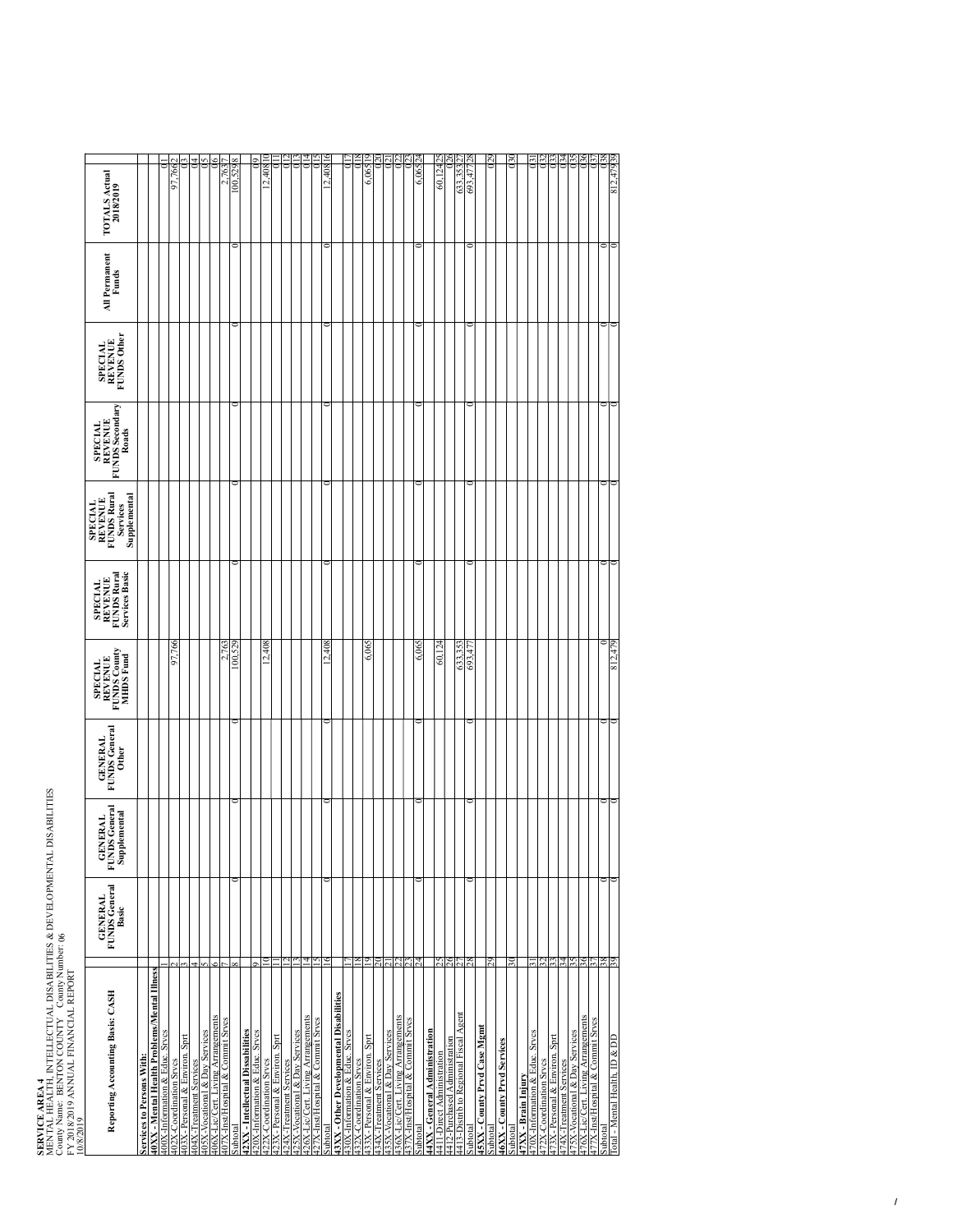| <b>SERVICE AREA 6</b> | COUNTY ENVIRONMENT AND EDUCATION | County Name: BENTON COUNTY County Number: 06 | FY 2018/2019 ANNUAL FINANCIAL REPORT |           |  |
|-----------------------|----------------------------------|----------------------------------------------|--------------------------------------|-----------|--|
|                       |                                  |                                              |                                      | 10/8/2019 |  |

| 10/8/2019                                                                       |                                                        |                                                    |                                                        |                                                                              |                                                                          |                                                                             |                                                                 |                                                        |                               |                                      |
|---------------------------------------------------------------------------------|--------------------------------------------------------|----------------------------------------------------|--------------------------------------------------------|------------------------------------------------------------------------------|--------------------------------------------------------------------------|-----------------------------------------------------------------------------|-----------------------------------------------------------------|--------------------------------------------------------|-------------------------------|--------------------------------------|
| Reporting Accounting Basis: CASH                                                | <b>General Basic</b><br><b>GENERAL</b><br><b>FUNDS</b> | Supplemental<br><b>GENERAL</b><br>FUNDS<br>General | <b>General Other</b><br><b>GENERAL</b><br><b>FUNDS</b> | <b>FUNDS County</b><br><b>MIHDS</b> Fund<br><b>REVENUE</b><br><b>SPECIAL</b> | Services Basic<br><b>FUNDS Rural</b><br><b>REVENUE</b><br><b>SPECIAL</b> | Supplemental<br><b>FUNDS Rural</b><br>REVENUE<br><b>SPECIAL</b><br>Services | REVENUE<br>Secondary<br><b>SPECIAL</b><br><b>FUNDS</b><br>Roads | <b>FUNDS Other</b><br><b>REVENUE</b><br><b>SPECIAL</b> | All Permanent<br><b>Funds</b> | Actual<br>2018/2019<br><b>FOTALS</b> |
| Environmental Quality Program                                                   |                                                        |                                                    |                                                        |                                                                              |                                                                          |                                                                             |                                                                 |                                                        |                               |                                      |
| 6000 - Natural Resources Conservation                                           |                                                        |                                                    |                                                        |                                                                              |                                                                          |                                                                             |                                                                 | 359,250                                                |                               | 359.250                              |
| 6010 - Weed Eradication                                                         |                                                        |                                                    |                                                        |                                                                              |                                                                          |                                                                             |                                                                 |                                                        |                               |                                      |
| 6020 - Solid Waste Disposal                                                     | 6,949                                                  |                                                    |                                                        |                                                                              | 298,103                                                                  |                                                                             |                                                                 |                                                        |                               | 305,052                              |
| 6030 - Environmental Restoration                                                |                                                        |                                                    |                                                        |                                                                              |                                                                          |                                                                             |                                                                 |                                                        |                               |                                      |
| Subtotal                                                                        | 6,949                                                  |                                                    |                                                        |                                                                              | 298,103                                                                  |                                                                             |                                                                 | 359.25                                                 |                               | 664,302                              |
| <b>Onservation &amp; Recreation Service Program</b>                             |                                                        |                                                    |                                                        |                                                                              |                                                                          |                                                                             |                                                                 |                                                        |                               |                                      |
| 6100 - Administration                                                           | 92,616<br>c                                            | 30,269                                             |                                                        |                                                                              |                                                                          |                                                                             |                                                                 | 23,666                                                 |                               | ٥<br>146,551                         |
| 6110 - Maintenance & Operations                                                 | 572,667                                                | 128,193                                            |                                                        |                                                                              |                                                                          |                                                                             |                                                                 | 43,683                                                 | $\approx$                     | 751.543                              |
| 6120 - Recreation & Environmental Educ.                                         | 94,169                                                 | 41,678                                             |                                                        |                                                                              |                                                                          |                                                                             |                                                                 |                                                        |                               | 35,847                               |
| Subtotal                                                                        | 759,452<br>σ                                           | 200.14                                             |                                                        |                                                                              |                                                                          |                                                                             |                                                                 | 67,349                                                 | 7.000                         | .033.941                             |
| <b>Animal Control Program</b>                                                   |                                                        |                                                    |                                                        |                                                                              |                                                                          |                                                                             |                                                                 |                                                        |                               |                                      |
| 6200 - Animal Shelter                                                           |                                                        |                                                    |                                                        |                                                                              | 2.905                                                                    |                                                                             |                                                                 |                                                        |                               | 2.905                                |
| 6210 - Animal Bounties & State                                                  |                                                        |                                                    |                                                        |                                                                              |                                                                          |                                                                             |                                                                 |                                                        |                               |                                      |
| Apiarist Expenses                                                               |                                                        |                                                    |                                                        |                                                                              |                                                                          |                                                                             |                                                                 |                                                        |                               |                                      |
| Subtotal                                                                        |                                                        |                                                    |                                                        |                                                                              | 2,905                                                                    |                                                                             |                                                                 |                                                        |                               | 2,9051                               |
| <b>County Development Program</b>                                               |                                                        |                                                    |                                                        |                                                                              |                                                                          |                                                                             |                                                                 |                                                        |                               |                                      |
| 6300 - Land Use & Building Controls<br>6310 - Housing Rehabilitation & Develop. | $16,20^{\circ}$                                        |                                                    |                                                        |                                                                              | 107.25                                                                   |                                                                             |                                                                 |                                                        |                               | 23,462                               |
|                                                                                 | 4                                                      |                                                    |                                                        |                                                                              |                                                                          |                                                                             |                                                                 |                                                        |                               |                                      |
| 320 - Community Economic Development                                            | 23,000<br>39,207<br>n                                  |                                                    |                                                        |                                                                              |                                                                          |                                                                             |                                                                 | 60.00                                                  |                               | 83,00015                             |
| Subtotal                                                                        | ∘                                                      |                                                    |                                                        |                                                                              | 107,255                                                                  |                                                                             |                                                                 | 60.00                                                  |                               | $\mathbf{e}$<br>206,462              |
| Educational Services Program                                                    |                                                        |                                                    |                                                        |                                                                              |                                                                          |                                                                             |                                                                 |                                                        |                               |                                      |
| 6400 - Libraries                                                                |                                                        |                                                    |                                                        |                                                                              | 70,800                                                                   |                                                                             |                                                                 | 49.000                                                 |                               | 19.800                               |
| 6410 - Historic Preservation                                                    | 6,679<br>8                                             |                                                    |                                                        |                                                                              |                                                                          |                                                                             |                                                                 |                                                        |                               | $^{\circ}$<br>6,6791                 |
| 6420 - Fair & 4-H Clubs                                                         | 23,750<br>σ                                            |                                                    |                                                        |                                                                              |                                                                          |                                                                             |                                                                 |                                                        |                               | 23,75019                             |
| 6430 - Fairgrounds                                                              |                                                        |                                                    |                                                        |                                                                              |                                                                          |                                                                             |                                                                 |                                                        |                               | ₫                                    |
| 5440 - Memorial Halls                                                           |                                                        |                                                    |                                                        |                                                                              |                                                                          |                                                                             |                                                                 |                                                        |                               |                                      |
| 5450 - Other Educational Services                                               | S                                                      |                                                    |                                                        |                                                                              |                                                                          |                                                                             |                                                                 |                                                        |                               | Σ                                    |
| Subtotal                                                                        | 30,429                                                 |                                                    |                                                        |                                                                              | 70,800                                                                   |                                                                             |                                                                 | 49.00                                                  |                               | 50,22923                             |
| President or Governor Declared Disasters Program                                |                                                        |                                                    |                                                        |                                                                              |                                                                          |                                                                             |                                                                 |                                                        |                               |                                      |
| 6500 - Property                                                                 | 4                                                      |                                                    |                                                        |                                                                              |                                                                          |                                                                             |                                                                 |                                                        |                               | 24                                   |
| $6510 -$ Buildings                                                              | 25                                                     |                                                    |                                                        |                                                                              |                                                                          |                                                                             |                                                                 |                                                        |                               | 25                                   |
| 6520 - Equipment                                                                | 26                                                     |                                                    |                                                        |                                                                              |                                                                          |                                                                             |                                                                 |                                                        |                               |                                      |
| 6530 -Public Facilities                                                         |                                                        |                                                    |                                                        |                                                                              |                                                                          |                                                                             |                                                                 |                                                        |                               |                                      |
| Subtotal                                                                        | 28                                                     |                                                    |                                                        |                                                                              |                                                                          |                                                                             |                                                                 |                                                        |                               | 28                                   |
| Total - County Environment and Education                                        | 836,037<br>29                                          | 200,140                                            |                                                        |                                                                              | 479.063                                                                  |                                                                             | ∊                                                               | 1,535,599                                              | 7.000                         | 3,057,83929                          |
|                                                                                 |                                                        |                                                    |                                                        |                                                                              |                                                                          |                                                                             |                                                                 |                                                        |                               |                                      |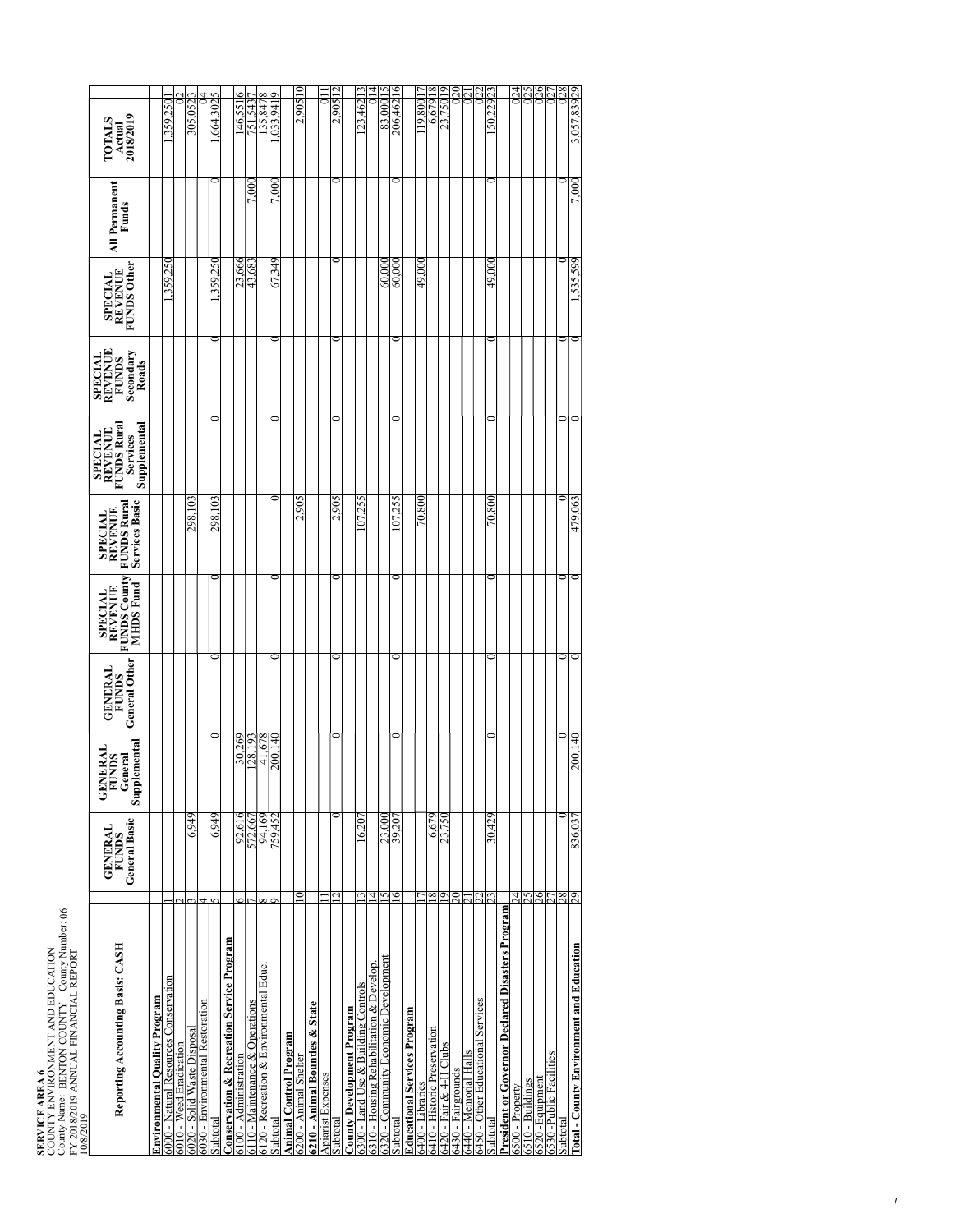| 159.7104<br>723,3866<br>9986,822<br>1,2301<br>565.869<br>4,007,398<br>92,903<br>82,799<br>252,375<br>402,872<br>[33<br>655,247<br>301,301<br>Actual<br>2018/2019<br><b>TOTALS</b><br>1.754.<br>2,431<br>Permanent<br>Funds<br>₹<br>⊂<br>SPECIAL<br>REVENUE<br>FUNDS<br>Other<br>4.007.398<br>698,395<br>252,375<br>402,872<br>423,386<br>248,239<br>5.140.034<br>182,799<br>92,903<br>159.710<br>.457.133<br>2,431,230<br>655.247<br>301.30<br><b>SPECIAL<br/>REVENUE</b><br>8,226,51<br>FUNDS<br>Secondary<br>Roads<br>Supplementa<br><b>REVENUE</b><br><b>SPECIAL</b><br>Rural<br>Services<br><b>FUNDS</b><br>REVENUE<br><b>SPECIAL</b><br><b>FUNDS</b><br>Rural<br>Services<br>Basic<br>0<br>REVENUE<br><b>SPECIAL</b><br><b>FUNDS</b><br>County<br>MHDS<br>Fund<br>0<br>GENERAI<br><b>FUNDS</b><br>General<br><b>Other</b><br>upplementa<br><b>GENERA</b><br>General<br><b>FUNDS</b><br>Ω<br><b>GENERAL</b><br><b>FUNDS</b><br>General<br>Basic<br>୨<br>$\frac{8}{2}$<br>5<br>4<br>$\scriptstyle\sim$<br>r<br>٥<br>σ<br>∝<br>Secondary Roads Administration & Engineering<br>Reporting Accounting Basis: CASH<br>General Roadway Expenditures Program<br>220 - Tools, Materials & Supplies<br>Roadway Maintenance Program<br>Total - Roads & Transportation<br>230 - Real Estate & Buildings<br>210 - Equipment Operations<br>'310 - Ground Transportation<br>120 - Snow & Ice Control<br>100 - Bridges & Culverts<br>'300 - Air Transportation<br>Mass Transit Program<br>130 - Traffic Controls<br>000 - Administration<br>140 - Road Clearing<br>7010 - Engineering<br>'200 - Equipment<br>$10 -$ Roads<br>Program<br>Subtotal<br>Subtotal<br>Subtotal<br>Subtotal | County Name: BENTON COUNTY County Number: 06<br>FY 2018/2019 ANNUAL FINANCIAL REPORT<br>10/8/2019<br>ROADS & TRANSPORTATION<br>SERVICE AREA 7 |  |  |  |  |  |               |   |
|---------------------------------------------------------------------------------------------------------------------------------------------------------------------------------------------------------------------------------------------------------------------------------------------------------------------------------------------------------------------------------------------------------------------------------------------------------------------------------------------------------------------------------------------------------------------------------------------------------------------------------------------------------------------------------------------------------------------------------------------------------------------------------------------------------------------------------------------------------------------------------------------------------------------------------------------------------------------------------------------------------------------------------------------------------------------------------------------------------------------------------------------------------------------------------------------------------------------------------------------------------------------------------------------------------------------------------------------------------------------------------------------------------------------------------------------------------------------------------------------------------------------------------------------------------------------------------------------------------------------------------------------------------------------------|-----------------------------------------------------------------------------------------------------------------------------------------------|--|--|--|--|--|---------------|---|
|                                                                                                                                                                                                                                                                                                                                                                                                                                                                                                                                                                                                                                                                                                                                                                                                                                                                                                                                                                                                                                                                                                                                                                                                                                                                                                                                                                                                                                                                                                                                                                                                                                                                           |                                                                                                                                               |  |  |  |  |  |               |   |
|                                                                                                                                                                                                                                                                                                                                                                                                                                                                                                                                                                                                                                                                                                                                                                                                                                                                                                                                                                                                                                                                                                                                                                                                                                                                                                                                                                                                                                                                                                                                                                                                                                                                           |                                                                                                                                               |  |  |  |  |  |               |   |
|                                                                                                                                                                                                                                                                                                                                                                                                                                                                                                                                                                                                                                                                                                                                                                                                                                                                                                                                                                                                                                                                                                                                                                                                                                                                                                                                                                                                                                                                                                                                                                                                                                                                           |                                                                                                                                               |  |  |  |  |  |               |   |
|                                                                                                                                                                                                                                                                                                                                                                                                                                                                                                                                                                                                                                                                                                                                                                                                                                                                                                                                                                                                                                                                                                                                                                                                                                                                                                                                                                                                                                                                                                                                                                                                                                                                           |                                                                                                                                               |  |  |  |  |  |               |   |
|                                                                                                                                                                                                                                                                                                                                                                                                                                                                                                                                                                                                                                                                                                                                                                                                                                                                                                                                                                                                                                                                                                                                                                                                                                                                                                                                                                                                                                                                                                                                                                                                                                                                           |                                                                                                                                               |  |  |  |  |  |               |   |
|                                                                                                                                                                                                                                                                                                                                                                                                                                                                                                                                                                                                                                                                                                                                                                                                                                                                                                                                                                                                                                                                                                                                                                                                                                                                                                                                                                                                                                                                                                                                                                                                                                                                           |                                                                                                                                               |  |  |  |  |  |               |   |
|                                                                                                                                                                                                                                                                                                                                                                                                                                                                                                                                                                                                                                                                                                                                                                                                                                                                                                                                                                                                                                                                                                                                                                                                                                                                                                                                                                                                                                                                                                                                                                                                                                                                           |                                                                                                                                               |  |  |  |  |  |               |   |
|                                                                                                                                                                                                                                                                                                                                                                                                                                                                                                                                                                                                                                                                                                                                                                                                                                                                                                                                                                                                                                                                                                                                                                                                                                                                                                                                                                                                                                                                                                                                                                                                                                                                           |                                                                                                                                               |  |  |  |  |  |               |   |
|                                                                                                                                                                                                                                                                                                                                                                                                                                                                                                                                                                                                                                                                                                                                                                                                                                                                                                                                                                                                                                                                                                                                                                                                                                                                                                                                                                                                                                                                                                                                                                                                                                                                           |                                                                                                                                               |  |  |  |  |  |               |   |
|                                                                                                                                                                                                                                                                                                                                                                                                                                                                                                                                                                                                                                                                                                                                                                                                                                                                                                                                                                                                                                                                                                                                                                                                                                                                                                                                                                                                                                                                                                                                                                                                                                                                           |                                                                                                                                               |  |  |  |  |  |               |   |
|                                                                                                                                                                                                                                                                                                                                                                                                                                                                                                                                                                                                                                                                                                                                                                                                                                                                                                                                                                                                                                                                                                                                                                                                                                                                                                                                                                                                                                                                                                                                                                                                                                                                           |                                                                                                                                               |  |  |  |  |  |               |   |
|                                                                                                                                                                                                                                                                                                                                                                                                                                                                                                                                                                                                                                                                                                                                                                                                                                                                                                                                                                                                                                                                                                                                                                                                                                                                                                                                                                                                                                                                                                                                                                                                                                                                           |                                                                                                                                               |  |  |  |  |  | 5.140.0349    |   |
|                                                                                                                                                                                                                                                                                                                                                                                                                                                                                                                                                                                                                                                                                                                                                                                                                                                                                                                                                                                                                                                                                                                                                                                                                                                                                                                                                                                                                                                                                                                                                                                                                                                                           |                                                                                                                                               |  |  |  |  |  |               |   |
|                                                                                                                                                                                                                                                                                                                                                                                                                                                                                                                                                                                                                                                                                                                                                                                                                                                                                                                                                                                                                                                                                                                                                                                                                                                                                                                                                                                                                                                                                                                                                                                                                                                                           |                                                                                                                                               |  |  |  |  |  |               |   |
|                                                                                                                                                                                                                                                                                                                                                                                                                                                                                                                                                                                                                                                                                                                                                                                                                                                                                                                                                                                                                                                                                                                                                                                                                                                                                                                                                                                                                                                                                                                                                                                                                                                                           |                                                                                                                                               |  |  |  |  |  |               |   |
|                                                                                                                                                                                                                                                                                                                                                                                                                                                                                                                                                                                                                                                                                                                                                                                                                                                                                                                                                                                                                                                                                                                                                                                                                                                                                                                                                                                                                                                                                                                                                                                                                                                                           |                                                                                                                                               |  |  |  |  |  |               |   |
|                                                                                                                                                                                                                                                                                                                                                                                                                                                                                                                                                                                                                                                                                                                                                                                                                                                                                                                                                                                                                                                                                                                                                                                                                                                                                                                                                                                                                                                                                                                                                                                                                                                                           |                                                                                                                                               |  |  |  |  |  |               |   |
|                                                                                                                                                                                                                                                                                                                                                                                                                                                                                                                                                                                                                                                                                                                                                                                                                                                                                                                                                                                                                                                                                                                                                                                                                                                                                                                                                                                                                                                                                                                                                                                                                                                                           |                                                                                                                                               |  |  |  |  |  | 4             |   |
|                                                                                                                                                                                                                                                                                                                                                                                                                                                                                                                                                                                                                                                                                                                                                                                                                                                                                                                                                                                                                                                                                                                                                                                                                                                                                                                                                                                                                                                                                                                                                                                                                                                                           |                                                                                                                                               |  |  |  |  |  |               |   |
|                                                                                                                                                                                                                                                                                                                                                                                                                                                                                                                                                                                                                                                                                                                                                                                                                                                                                                                                                                                                                                                                                                                                                                                                                                                                                                                                                                                                                                                                                                                                                                                                                                                                           |                                                                                                                                               |  |  |  |  |  |               | Ģ |
|                                                                                                                                                                                                                                                                                                                                                                                                                                                                                                                                                                                                                                                                                                                                                                                                                                                                                                                                                                                                                                                                                                                                                                                                                                                                                                                                                                                                                                                                                                                                                                                                                                                                           |                                                                                                                                               |  |  |  |  |  | $\frac{1}{2}$ |   |
|                                                                                                                                                                                                                                                                                                                                                                                                                                                                                                                                                                                                                                                                                                                                                                                                                                                                                                                                                                                                                                                                                                                                                                                                                                                                                                                                                                                                                                                                                                                                                                                                                                                                           |                                                                                                                                               |  |  |  |  |  |               |   |
|                                                                                                                                                                                                                                                                                                                                                                                                                                                                                                                                                                                                                                                                                                                                                                                                                                                                                                                                                                                                                                                                                                                                                                                                                                                                                                                                                                                                                                                                                                                                                                                                                                                                           |                                                                                                                                               |  |  |  |  |  | 8,226,511 18  |   |
|                                                                                                                                                                                                                                                                                                                                                                                                                                                                                                                                                                                                                                                                                                                                                                                                                                                                                                                                                                                                                                                                                                                                                                                                                                                                                                                                                                                                                                                                                                                                                                                                                                                                           |                                                                                                                                               |  |  |  |  |  |               |   |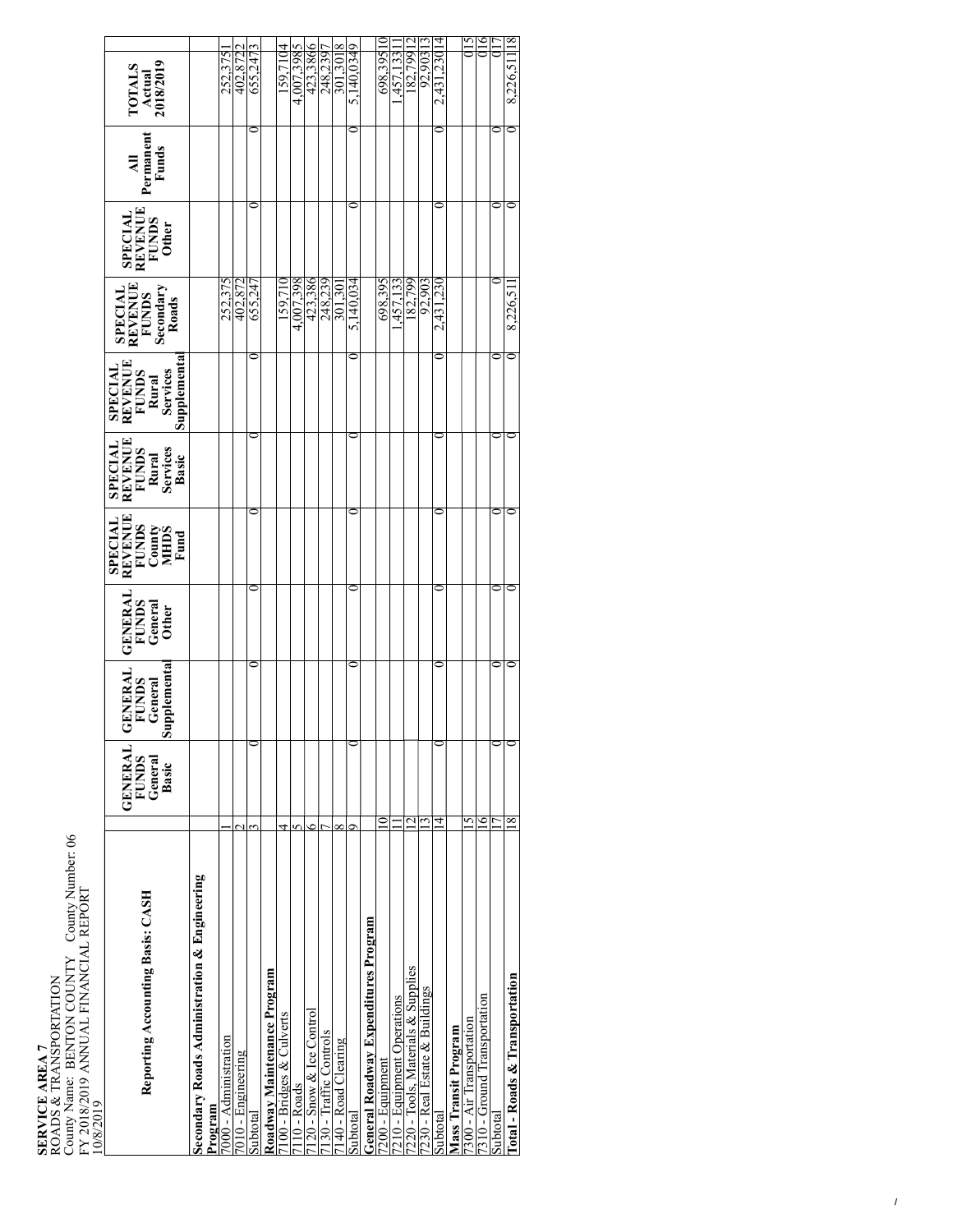**SERVICE AREA 8<br>GOVERNMENT SE<br>County Name: BEN<br>FY 2018/2019 ANN<br>10/8/2019** GOVERNMENT SERVICES TO RESIDENTS County Name: BENTON COUNTY County Number: 06 FY 2018/2019 ANNUAL FINANCIAL REPORT<br>10/8/2019

 $\mathsf{r}$ 

| <b>FOTALS</b><br>Actual<br>918/2019                                               |                                 |                                |                       |                          |         |                               | 273,4321                                       | 84,560                         | 11.908                              | 569.90  | 739.342                                  |
|-----------------------------------------------------------------------------------|---------------------------------|--------------------------------|-----------------------|--------------------------|---------|-------------------------------|------------------------------------------------|--------------------------------|-------------------------------------|---------|------------------------------------------|
| All<br>Permanent<br>Funds                                                         |                                 |                                |                       |                          |         |                               |                                                |                                |                                     |         |                                          |
| <b>SPECIAL<br/>REVENUE<br/>FUNDS<br/>Other</b>                                    |                                 |                                |                       |                          |         |                               |                                                |                                |                                     | 9.015   | 9.015                                    |
| SPECIAL<br>REVENUE<br>FUNDS<br>Secondary<br>Roads                                 |                                 |                                |                       |                          |         |                               |                                                |                                |                                     |         |                                          |
| SPECIAL<br>REVENUE<br>FUNDS<br>Rural<br>Services<br>Services                      |                                 |                                |                       |                          |         |                               |                                                |                                |                                     |         |                                          |
| <b>SPECIAL<br/>REVENUE<br/>FUNDS<br/>Rural<br/>Services<br/>Services</b><br>Basic |                                 |                                |                       |                          |         |                               |                                                |                                |                                     |         | 6.172                                    |
| SPECIAL<br>REVENUE<br>FUNDS<br>County<br>AHDS Fund                                |                                 |                                |                       |                          |         |                               |                                                |                                |                                     |         |                                          |
| <b>GENERAL</b><br>FUNDS<br>General<br>Other                                       |                                 |                                |                       |                          |         |                               |                                                |                                |                                     |         |                                          |
| lementa<br><b>GENERAL</b><br>FUNDS<br>General<br>eneral<br>dding                  |                                 | 63.27                          |                       |                          | 163.27  |                               | 00,599                                         | 27,950                         | 61,750                              | 90,299  | 353,569                                  |
| <b>GENERAL</b><br><b>FUNDS</b><br>General<br>Basic                                |                                 |                                |                       |                          |         |                               | 72.833                                         | 56.610                         | 141.143                             | 370.586 | 370,586                                  |
| Reporting Accounting Basis: CASH                                                  | depresentation Services Program | 000 - Elections Administration | 010 - Local Elections | 020 - Township Officials | ubtotal | State Administrative Services | 100 - Motor Vehicle Registrations & Licensing5 | 101 - Driver Licenses Services | 110 - Recording of Public Documents | subtota | lotal - Government Services to Residents |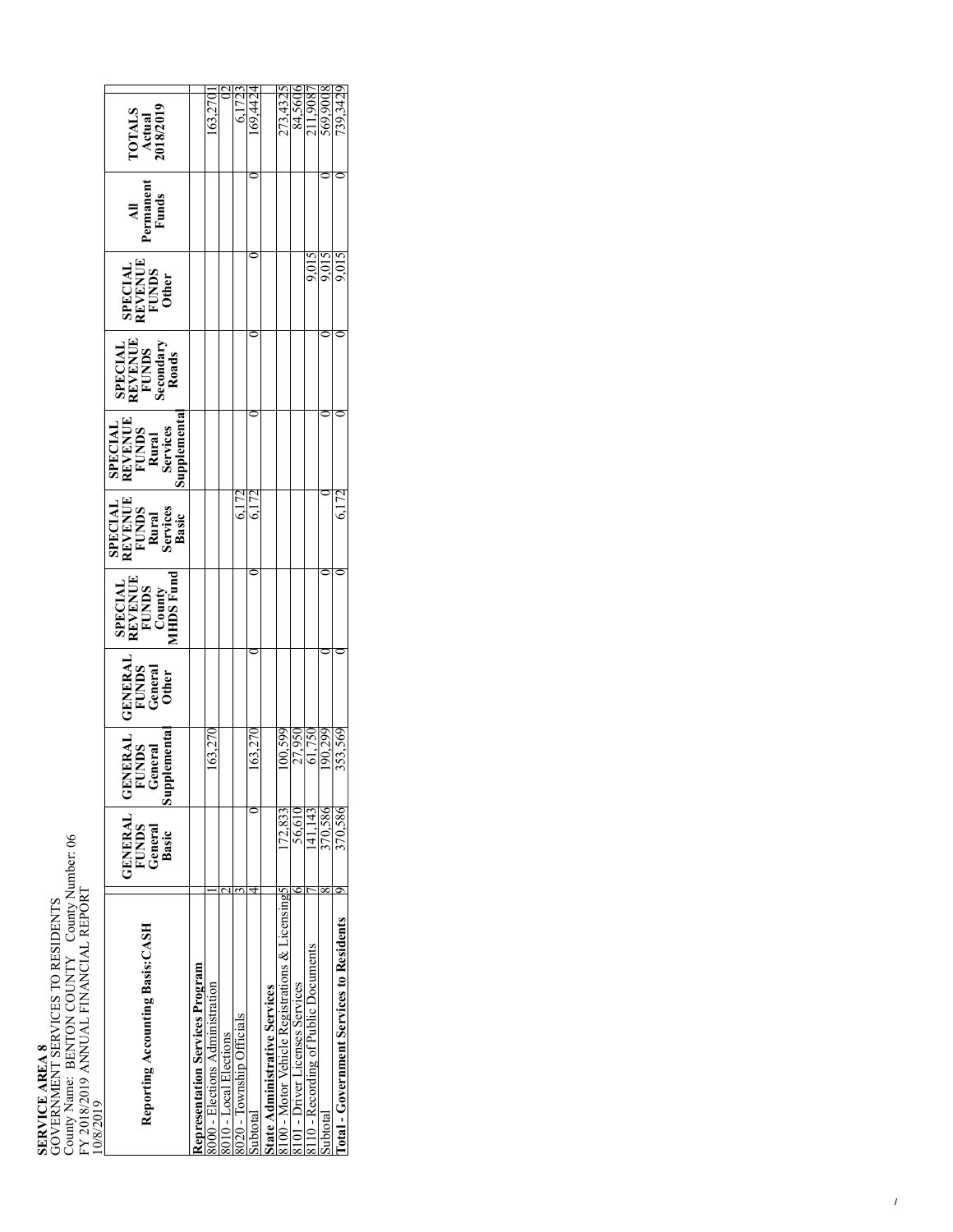| <b>ADMINISTRATION</b><br><b>SERVICE AREA 9</b> | County Name: BENTON COUNTY County Number: 06 | FY 2018/2019 ANNUAL FINANCIAL REPORT | 10/8/2019 |  |
|------------------------------------------------|----------------------------------------------|--------------------------------------|-----------|--|

| Reporting Accounting Basis: CASH                        |   | GENERAI<br><b>FUNDS</b><br>General<br>Basic | Supplementa<br>NERAI<br><b>UNDS</b><br>eneral<br>ΞĞ<br>5 | <b>GENERAL</b><br>FUNDS<br>General<br>Other | SPECIAL<br>REVENUE<br>FUNDS<br>County<br>County<br>MHDS Fund | SPECIAL<br>REVENUE<br>FUNDS<br>Forvices<br>Services<br>Basic | SPECIAL<br>REVENUE<br>FUNDS<br>FUNDS<br>Rural<br>Services<br>Supplemental | <b>SPECIAL<br/>REVENUE</b><br>FUNDS<br>Secondary<br>Secondary | SPECIAL<br>REVENUE<br>FUNDS<br>Other | All<br>  Permanent<br>  Funds | <b>TOTALS</b><br>Actual<br>2018/2019 |
|---------------------------------------------------------|---|---------------------------------------------|----------------------------------------------------------|---------------------------------------------|--------------------------------------------------------------|--------------------------------------------------------------|---------------------------------------------------------------------------|---------------------------------------------------------------|--------------------------------------|-------------------------------|--------------------------------------|
| Policy & Administrative Program                         |   |                                             |                                                          |                                             |                                                              |                                                              |                                                                           |                                                               |                                      |                               |                                      |
| 000 - General County Management                         |   | 62.417                                      | 76,706                                                   |                                             |                                                              |                                                              |                                                                           |                                                               |                                      |                               | 239,123                              |
| 9010 - Administrative Management Services <sup>12</sup> |   | 212.024                                     | 74,650                                                   |                                             |                                                              |                                                              |                                                                           |                                                               |                                      |                               | 286,6742                             |
| 9020 - Treasury Management Services                     |   | 147,238                                     | 65,435                                                   |                                             |                                                              |                                                              |                                                                           |                                                               |                                      |                               | 212,6733                             |
| 9030 - Other Policy & Administration                    |   | 69.275                                      |                                                          |                                             |                                                              |                                                              |                                                                           |                                                               |                                      |                               | 69,2754                              |
|                                                         |   | 590,954                                     | 216,79                                                   |                                             |                                                              |                                                              |                                                                           |                                                               |                                      |                               | 807.7455                             |
| Central Services Program                                |   |                                             |                                                          |                                             |                                                              |                                                              |                                                                           |                                                               |                                      |                               |                                      |
|                                                         |   | 167.910                                     | 35,186                                                   |                                             |                                                              |                                                              |                                                                           |                                                               | 47.555                               |                               | 250,651                              |
| 110 - Information Tech Services                         |   | 246.799                                     | 30,648                                                   |                                             |                                                              |                                                              |                                                                           |                                                               | 68,037                               |                               | 345,4847                             |
| ∞                                                       |   | 108.422                                     |                                                          |                                             |                                                              |                                                              |                                                                           |                                                               |                                      |                               | $-08,4228$                           |
| d                                                       |   | 523.13                                      | 65,834                                                   |                                             |                                                              |                                                              |                                                                           |                                                               | 115,592                              |                               | 704,5579                             |
| Risk Management Services Program                        |   |                                             |                                                          |                                             |                                                              |                                                              |                                                                           |                                                               |                                      |                               |                                      |
|                                                         |   |                                             | 117.769                                                  |                                             |                                                              | 4.397                                                        |                                                                           |                                                               |                                      |                               | 0.22.16610                           |
| 9210 - Safety of Workplace                              |   | $80^\circ$                                  | 214,02                                                   |                                             |                                                              | 218                                                          |                                                                           |                                                               |                                      |                               | 215.040                              |
| 9220 - Fidelity of Public Officers                      |   |                                             | 3,427                                                    |                                             |                                                              |                                                              |                                                                           |                                                               |                                      |                               | 3,427 12                             |
| 0230 - Unemployment Compensation                        |   |                                             | 7,858                                                    |                                             |                                                              |                                                              |                                                                           |                                                               |                                      |                               | 1.977                                |
|                                                         |   | 80]                                         | 343,075                                                  |                                             |                                                              | 4,734                                                        |                                                                           |                                                               |                                      |                               | 348.61014                            |
|                                                         | ŋ | 1.114.886                                   | 625,700                                                  |                                             |                                                              | 4,734                                                        |                                                                           |                                                               | 15.592                               |                               | .860.912115                          |